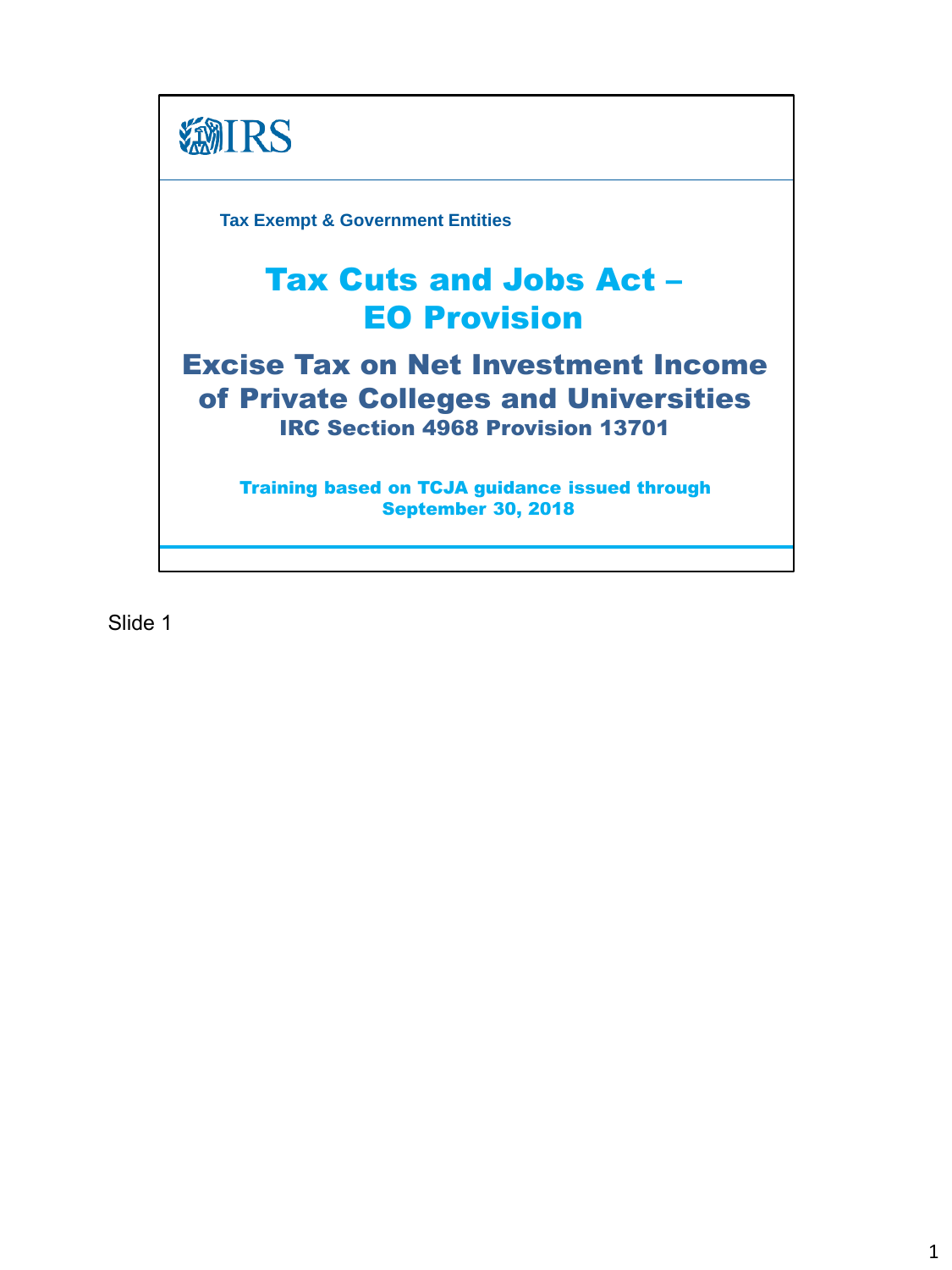

So we have a few objectives to get through with this presentation,

- One is to briefly discuss enactment and amendment of IRC 4968
- To analyze the definition of "Applicable Educational Institution"
- Define the calculation of the excise tax on the net investment income of private colleges and universities
- Finally, to review changes to Form 990 and Form 4720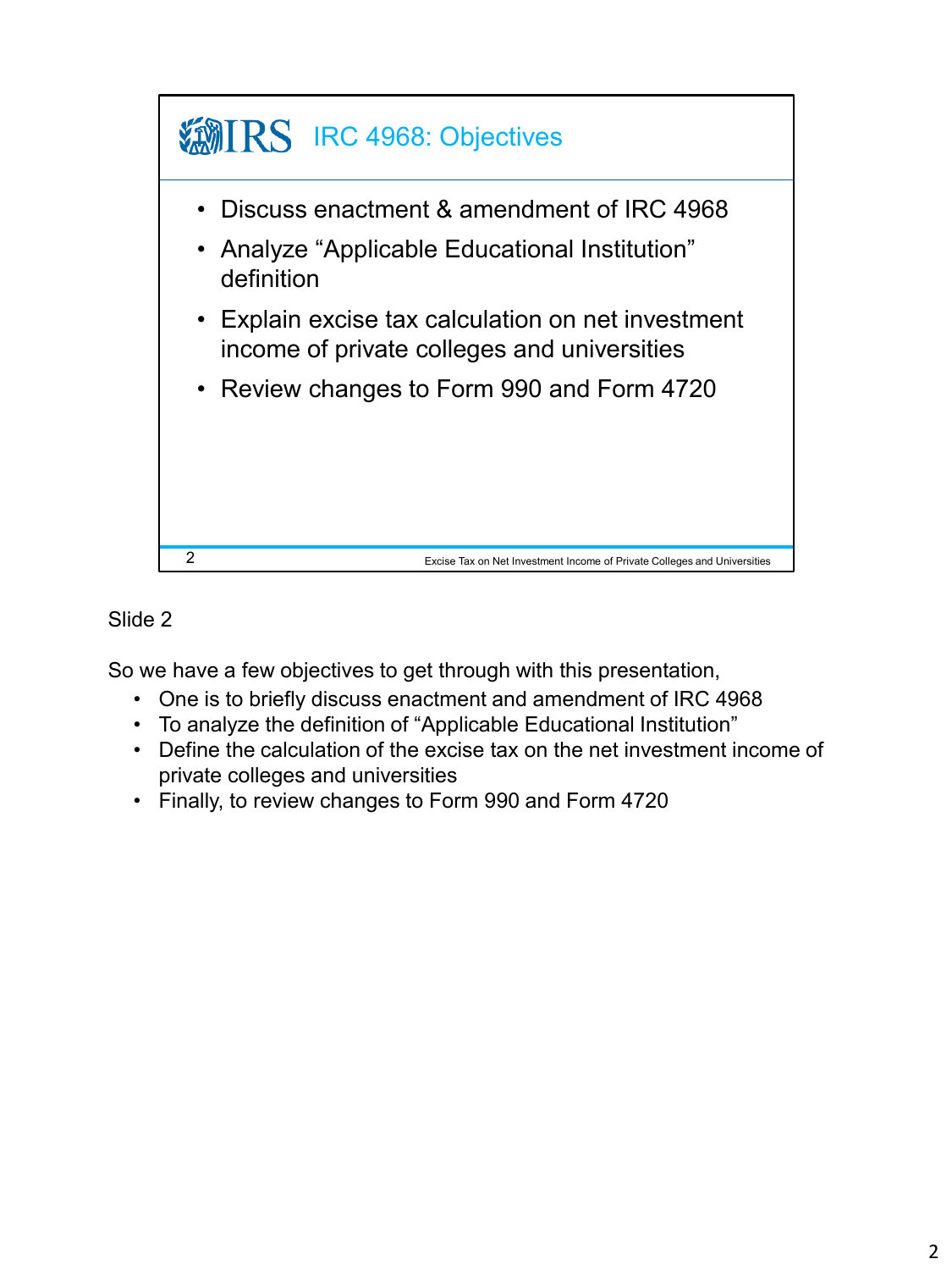

So Section 13701 of the Tax Cuts and Jobs Act added Section 4968 to the Internal Revenue Code. Because of a procedural rule in the Senate, the legislation as initially proposed was amended shortly before passage. The amendment dropped the threshold provision relating to "tuition-paying students." That provision was added back to Section 4968 by Section 41109 of the Bipartisan Budget Act of 2018. Now that is important because you want to be aware that the provision of the law, as it appears in the text of the Tax Cuts and Jobs Act, is not the current version. If you use Lexis or Westlaw to look at Code Section 4968, you will of course see only the amended version.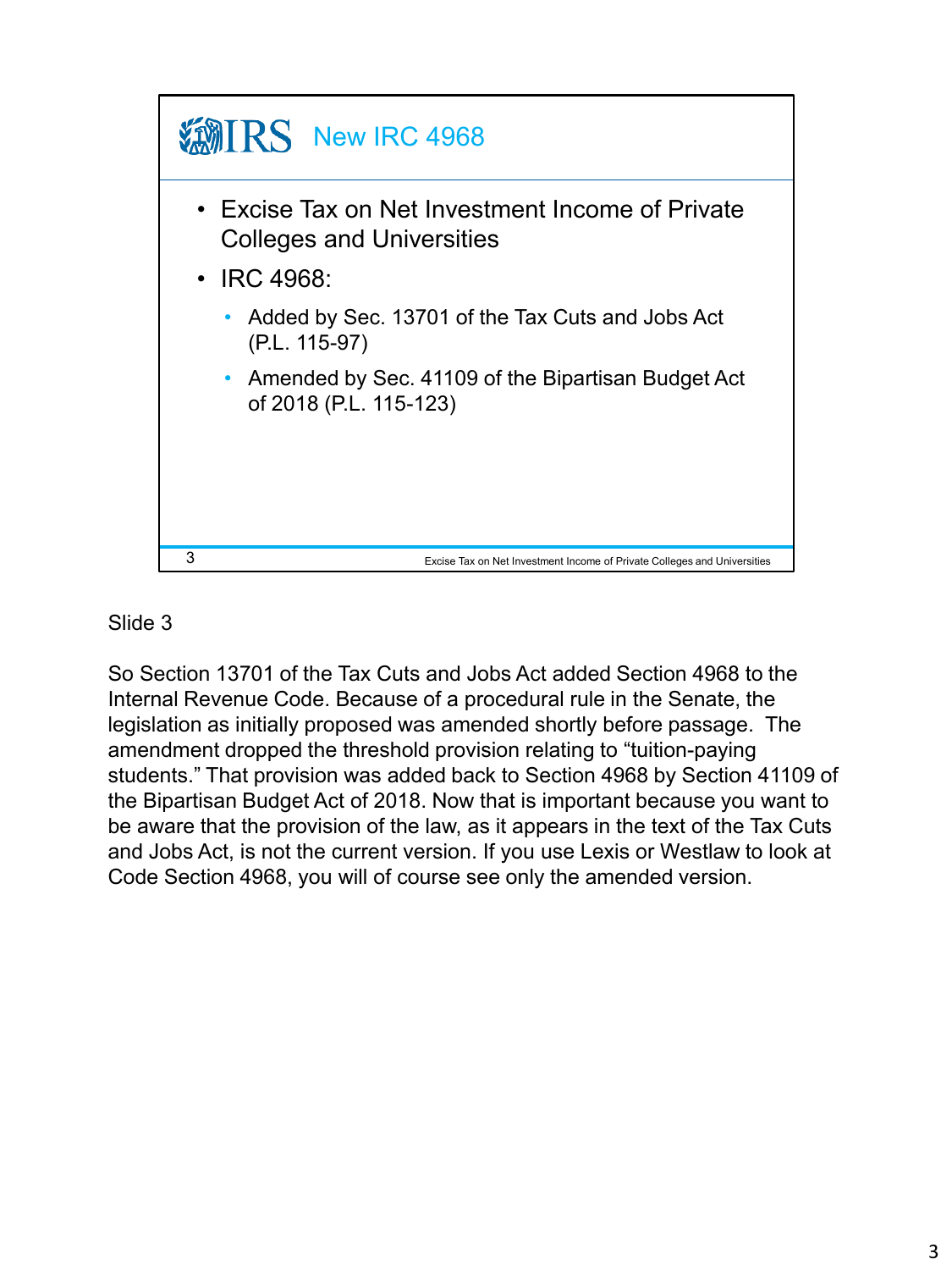

The overall effect of section 4968 is to impose a 1.4% excise tax on the "net investment income" of an "applicable educational institution."

That sentence encapsulates several technical points, which we will examine in the next few slides.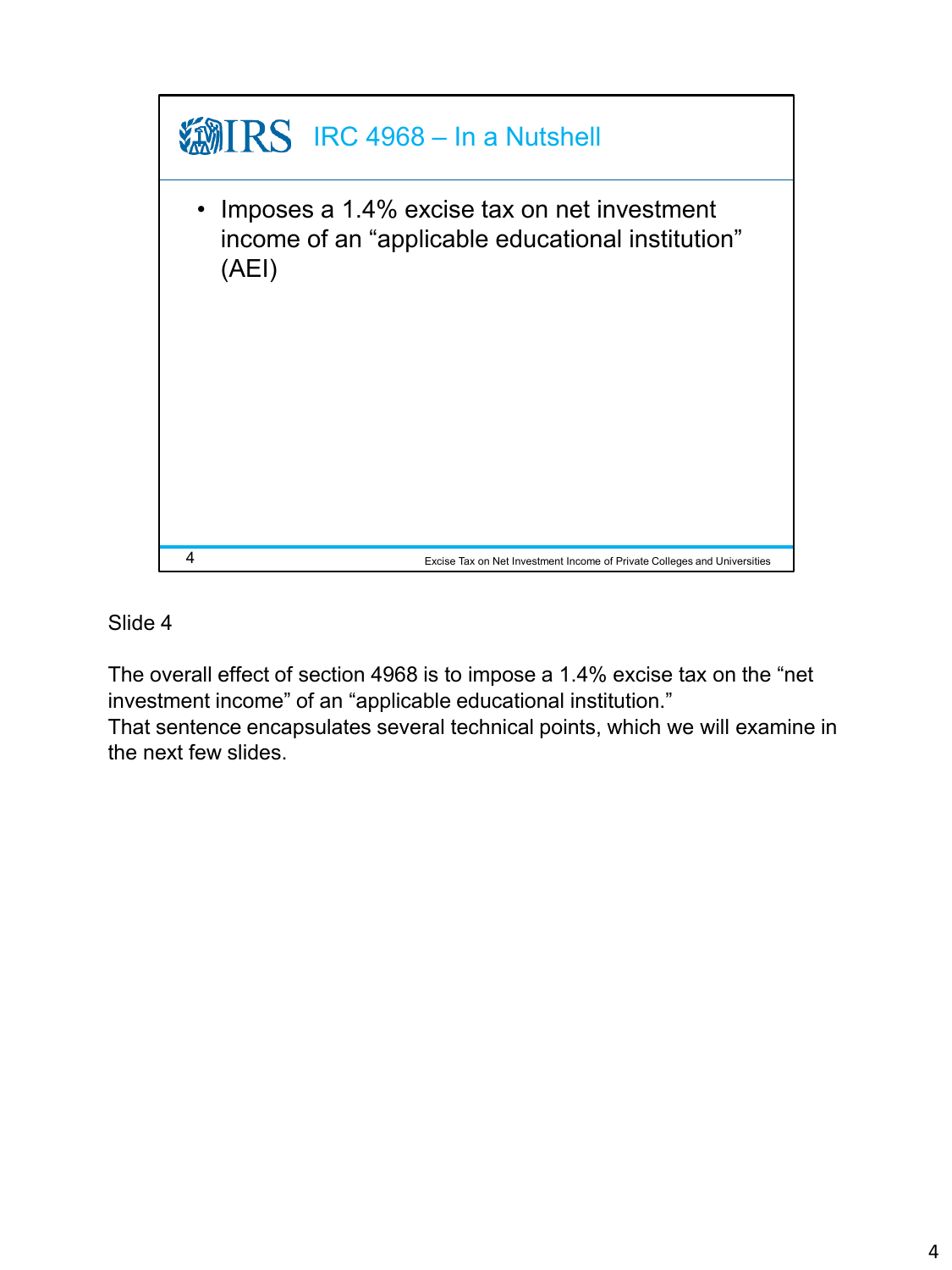

Spoiler alert: The general view is that the IRC 4968 excise tax will potentially apply to 40 or fewer schools. So, sorting out the definition of "Applicable Educational Institution" will seem a little like peeling a large metaphorical onion.

"Applicable educational institution" is defined in IRC 4968(b). This slide shows IRC 4968(b)(1) and its first three subsections  $((A), (B)$  and  $(C))$  as it appears in print.

Starting with the flush language [use star in white board to note this], IRC 4968(b)(1) borrows the term "eligible educational institution" from IRC 25A(f)(2).

IRC 25A is titled "American Opportunity and Lifetime Learning Credits." IRC 25A provides for two different credits against the individual income tax. One of the threshold requirements for the credits is that the student must attend an "eligible educational institution." This description-by-cross-reference is helpful, because it uses an established definition to identify the schools potentially subject to the tax under 4968.

As you might imagine, many educational institutions fall within this description. Subsections (A), (B), (C) and (D) under 4968(b)(1) narrow the population of schools subject to the tax.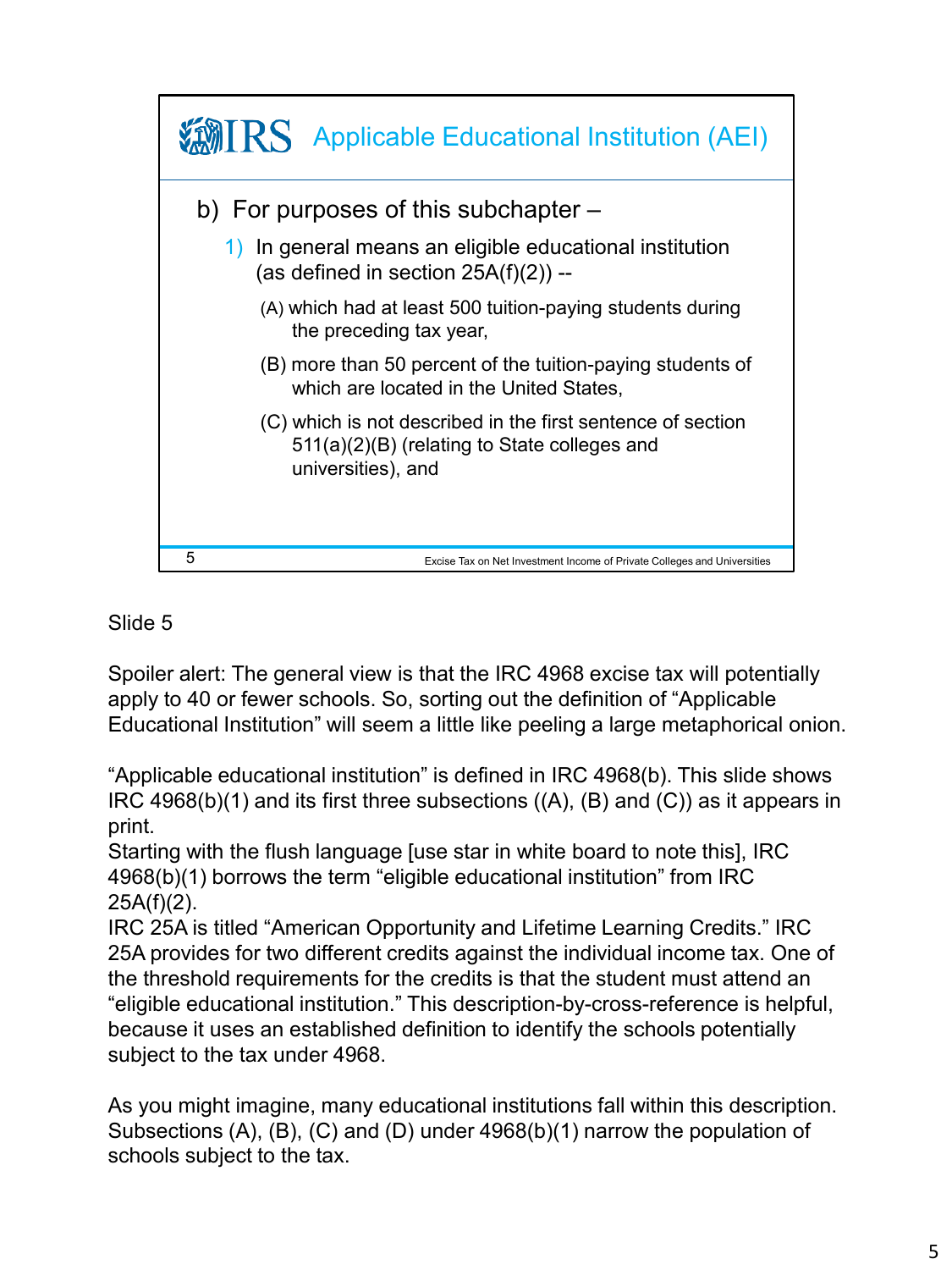I want to take the subsections out of order and look at 4968(b)(1)(C) first. That subsection uses a reference to the first sentence in IRC 511(a)(2)(B) to eliminate public colleges and universities from the definition of "applicable educational institution." The first sentence of IRC 511(a)(2)(B) describes the following organizations:

"[A]ny college or university which is an agency or instrumentality of any government or any political subdivision thereof, or which is owned or operated by a government or any political subdivision thereof, or by any agency or instrumentality of one or more governments or political subdivisions."

Of course, this exception is alluded to in the title of the statute. However, the specific cross reference to the first sentence of 511(a)(2)(B) gives us a precise definition of the public colleges and universities that are not going to be subject to this excise tax.

Having looked at the broadest factors, let's focus on the remaining threshold requirements under 4968(b)(1).

We start with the student counts.

The school must have at least 500 **tuition-paying students**. That's in 4968(b)(1)(A)

More than 50% of those tuition-paying students must be located in the United States. That's in 4968(b)(1)(B ).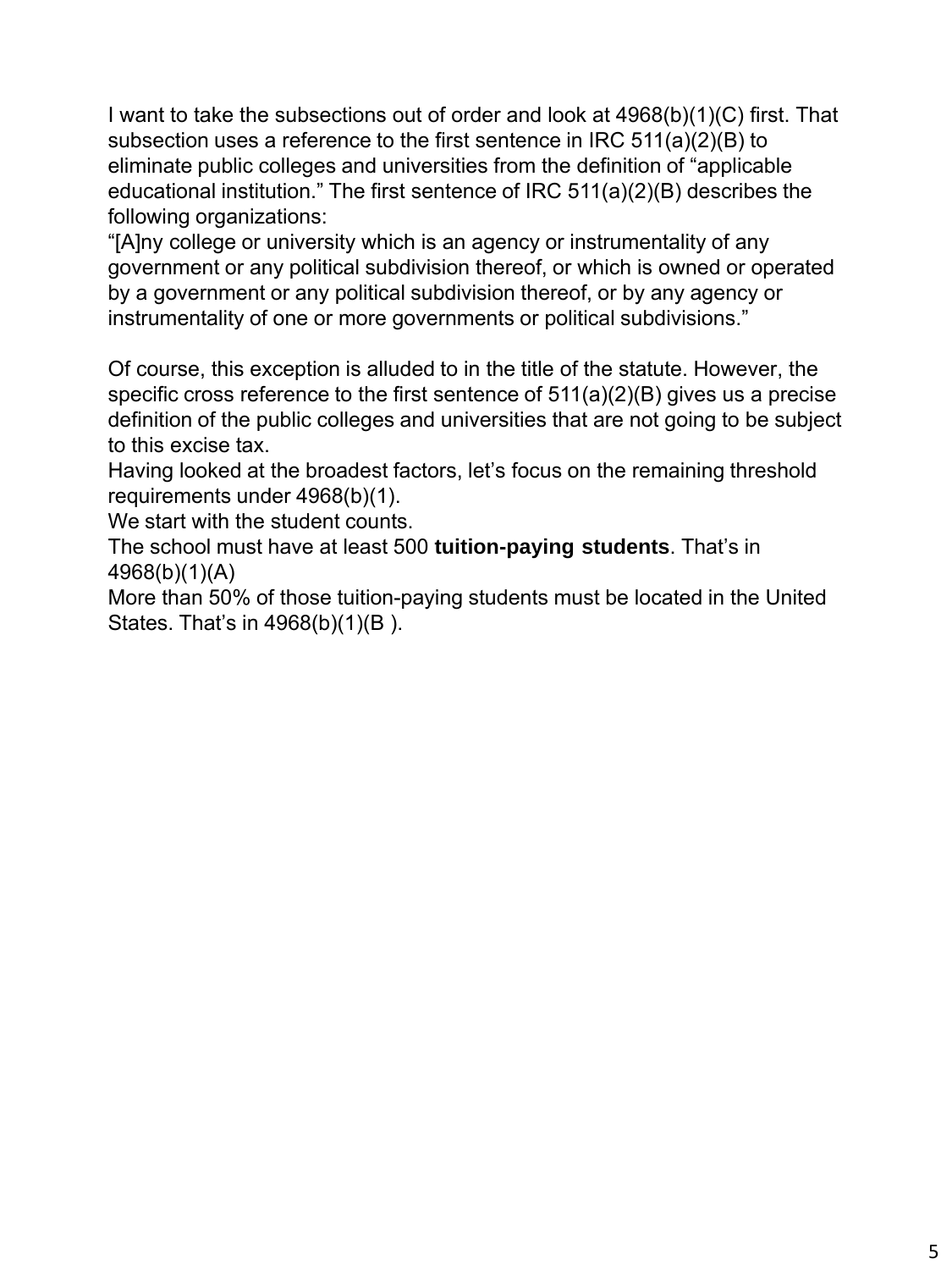

The last point under 4968(b)(1) is subsection (D), which establishes a threshold based upon the "aggregate fair market value of assets" per student in 4968(b)(1)(D).

We'll talk about the asset valuation issue in a moment. For now, we want to focus on the student counts.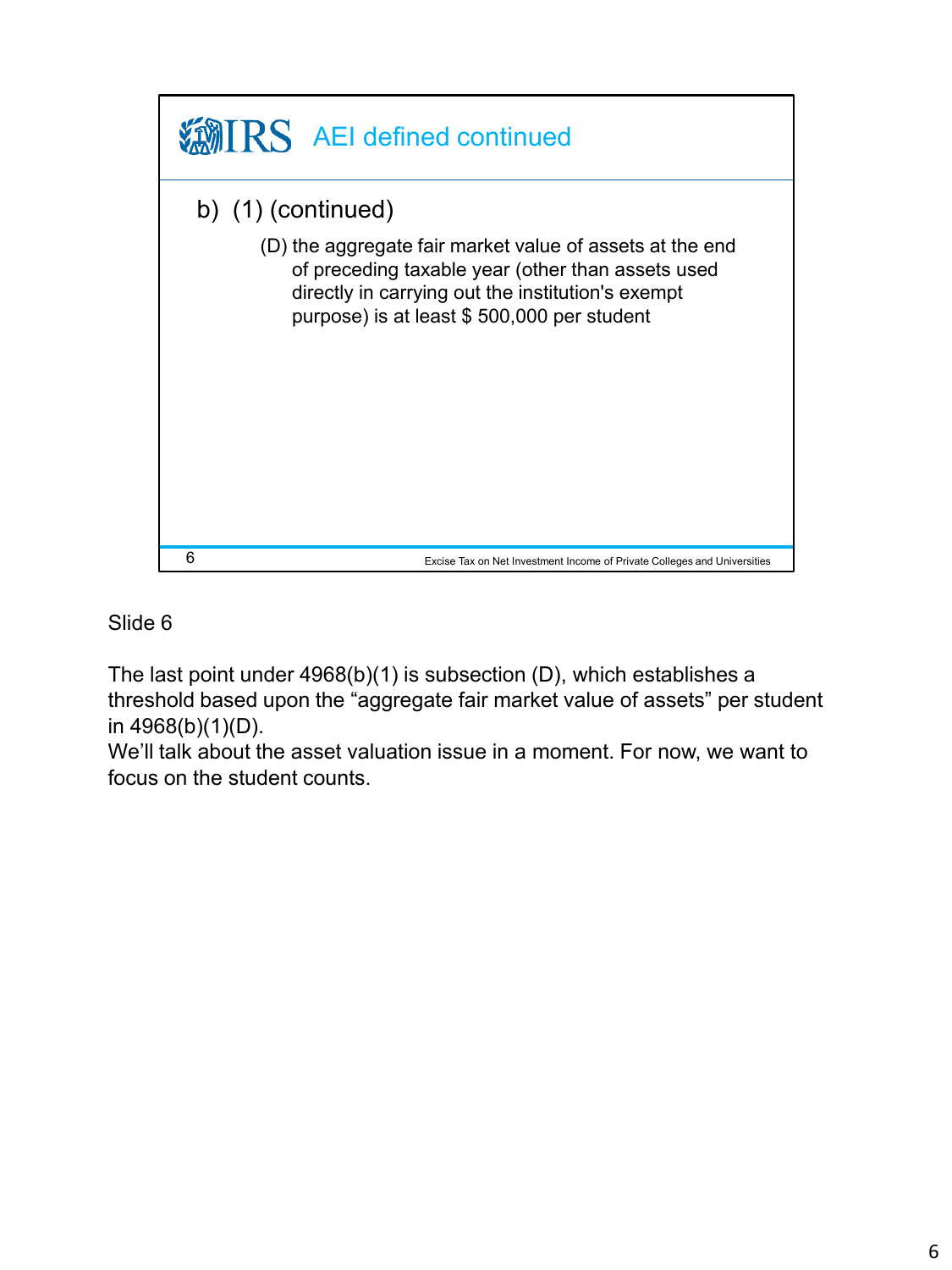

IRC 4968(b)(2) tells us that, for the purposes of 4968(b)(1), the school should base its counts on the daily average number of full-time students attending the institution, with part-time students being taken into account on a full-time equivalent basis.

Notice that 4968(b)(1)(A) and (b)(1)(B) use the term, "tuition-paying" student, whereas 4968(b)(1)(D) does not limit the term "students" in this way.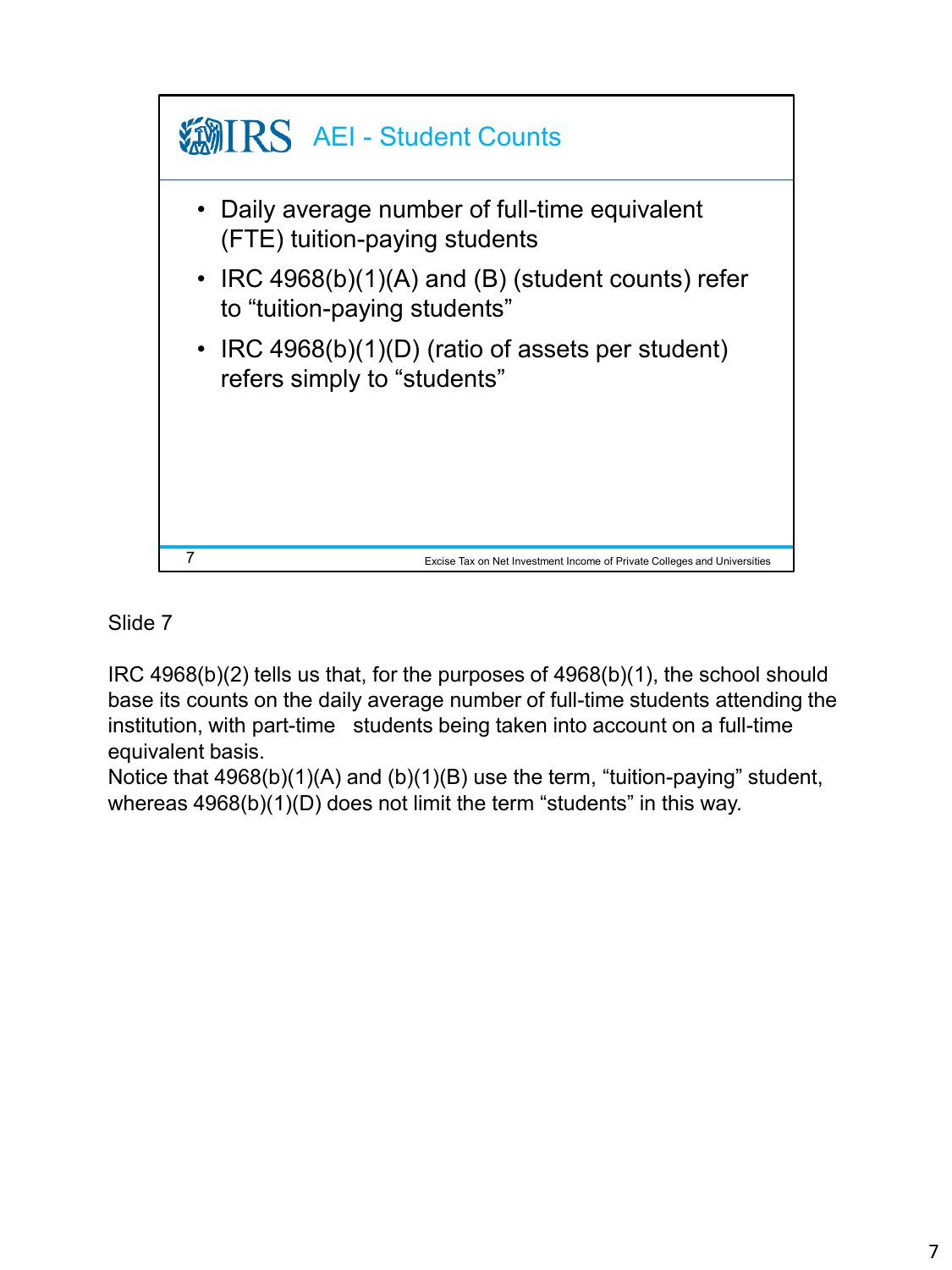

Let's return now to the value of assets for the purposes of the calculation in IRC 4968(b)(1)(D).

We need to determine the fair market value (at the end of the preceding taxable year) of assets not used directly in carrying out the organization's exempt purpose.

Private foundations make a similar calculation when they determine their minimum distribution requirements under IRC 4942. Legislative history for section 4968, in House Report 115-466, at page 554, footnote 1252 describes "assets used directly in carrying out the institution's exempt purpose include classroom buildings and physical facilities used for educational activities and office equipment or other administrative assets used by employees of the institution in carrying out exempt activities, among other assets." Our instructions to taxpayers tell them that they can apply the principles of section 4942(e) and Treas. Reg. 53.4942(a)-2(c)(3) to make this calculation. The regulations at 53.4942(a)-2(c) allow the organization to use any reasonable method, but require that they use the chosen method consistently. Treas. Reg. 53.4942(a)-2(c)(4) describes a presumptively reasonable method.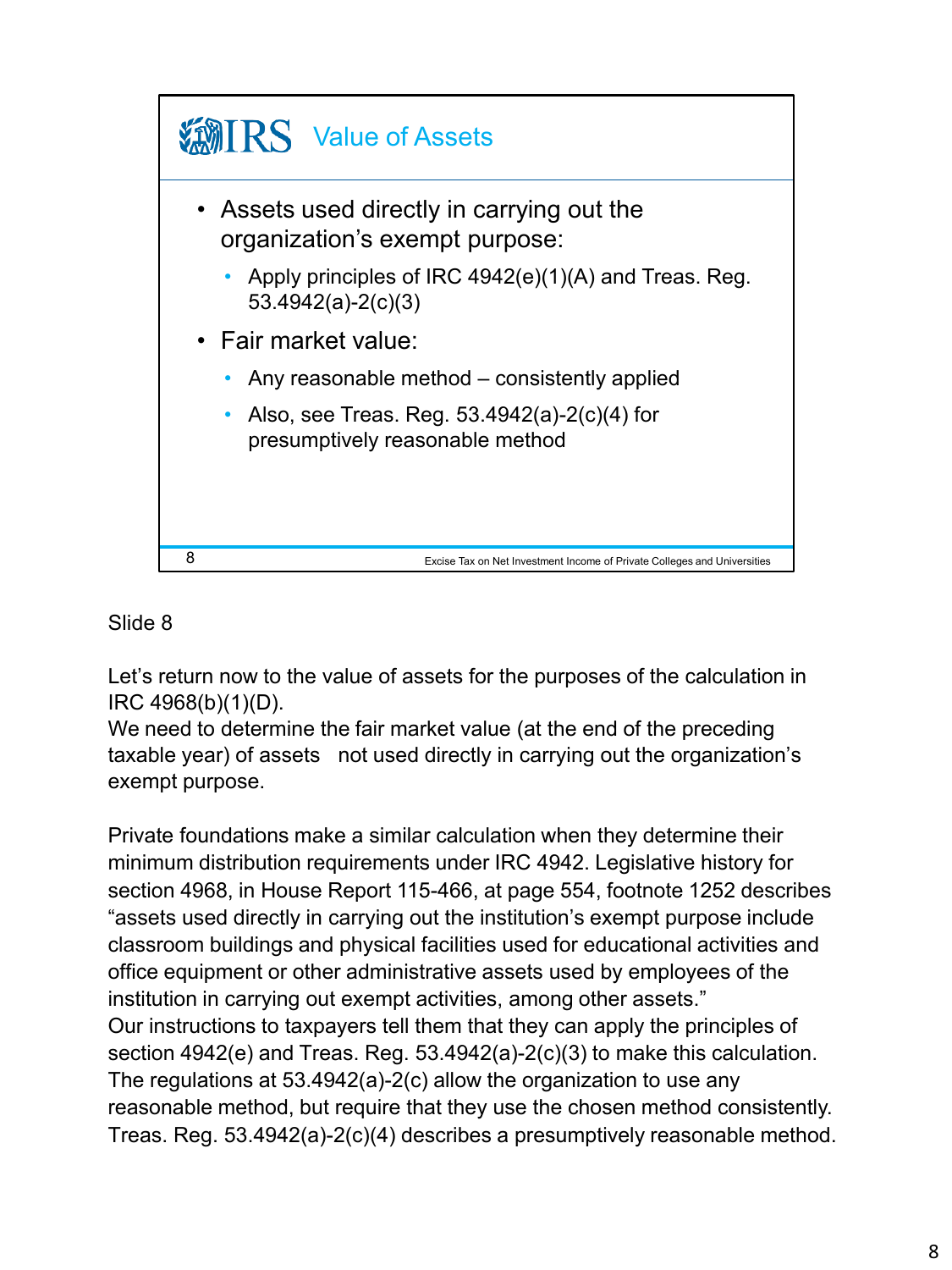

We have another factor to consider as we determine whether we have an Applicable Educational Organization. We have to take into account assets held by "related organizations." Related organizations include :

- Supported organizations that control or are controlled by the educational institution;
- Organizations controlled by one or more of the same persons who control the educational institution;
- Aion (IRC 509(f)(3) or an IRC 509(a)(3) supporting organization with respect to the educational institution during the tax year.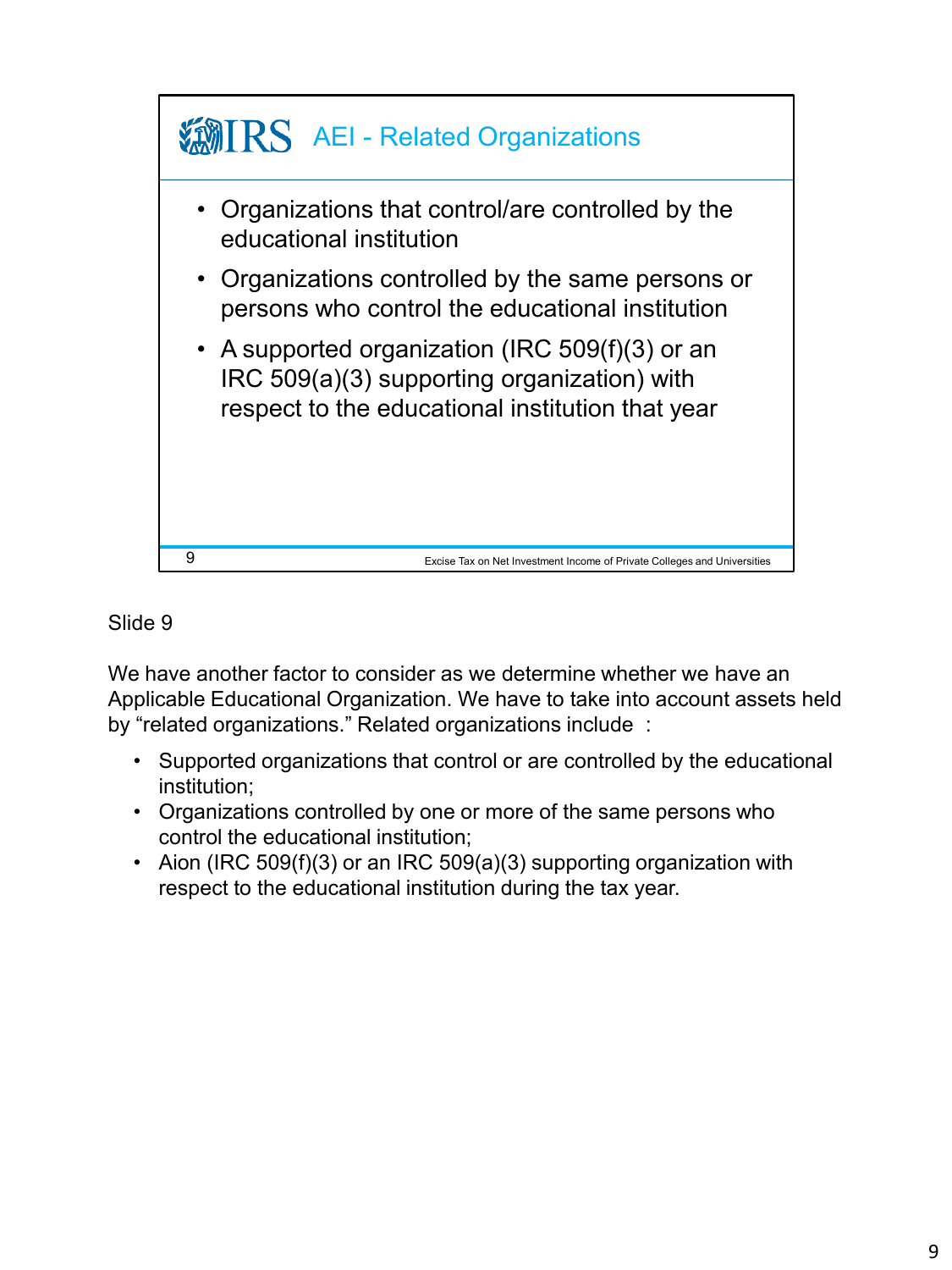

Section 4968(d)(1) provides rules to avoid counting assets and net investment income of a related organization more than once.

- No amount (assets or net investment income) is taken into account with respect to more than one educational institution.
- Unless the related organization is controlled by the educational institution OR is a supported or supporting organization of the educational institution for the tax year, assets or net investment income "not intended or available for the use or benefit of the educational institution" are not included.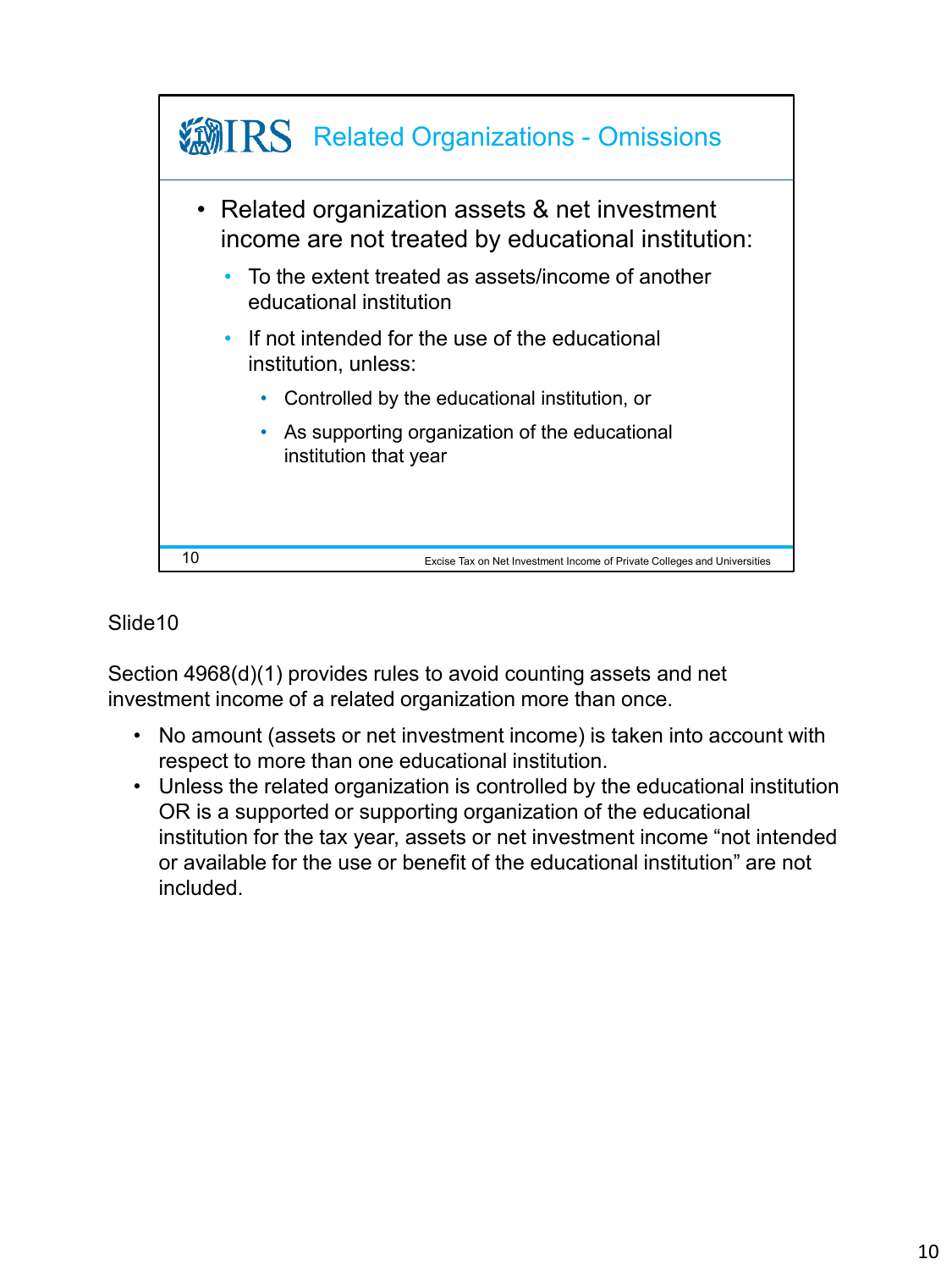

TEGE is working with Associate Chief Counsel on revisions to Form 990 and Form 4720.

Those of you familiar with Form 990 will know that we use Section V of the core Form 990 to identify compliance issues and other necessary forms the organization may need to file. We added a simple question to Form 990, which asks whether the filing organization is an organization subject to the section 4968 excise tax. If yes, we tell the organization to complete and file new Schedule O to Form 4720.

We've just spent several minutes walking through the definition of "applicable educational institution." You can see that it isn't necessarily a simple matter to know whether an educational institution is an Applicable Educational Institution for the purposes of section 4968. The instructions for Form 990, Part V, Line 16 include a worksheet to guide each private college or university through the process of determining whether it is an Applicable Educational Institution that must pay the excise tax.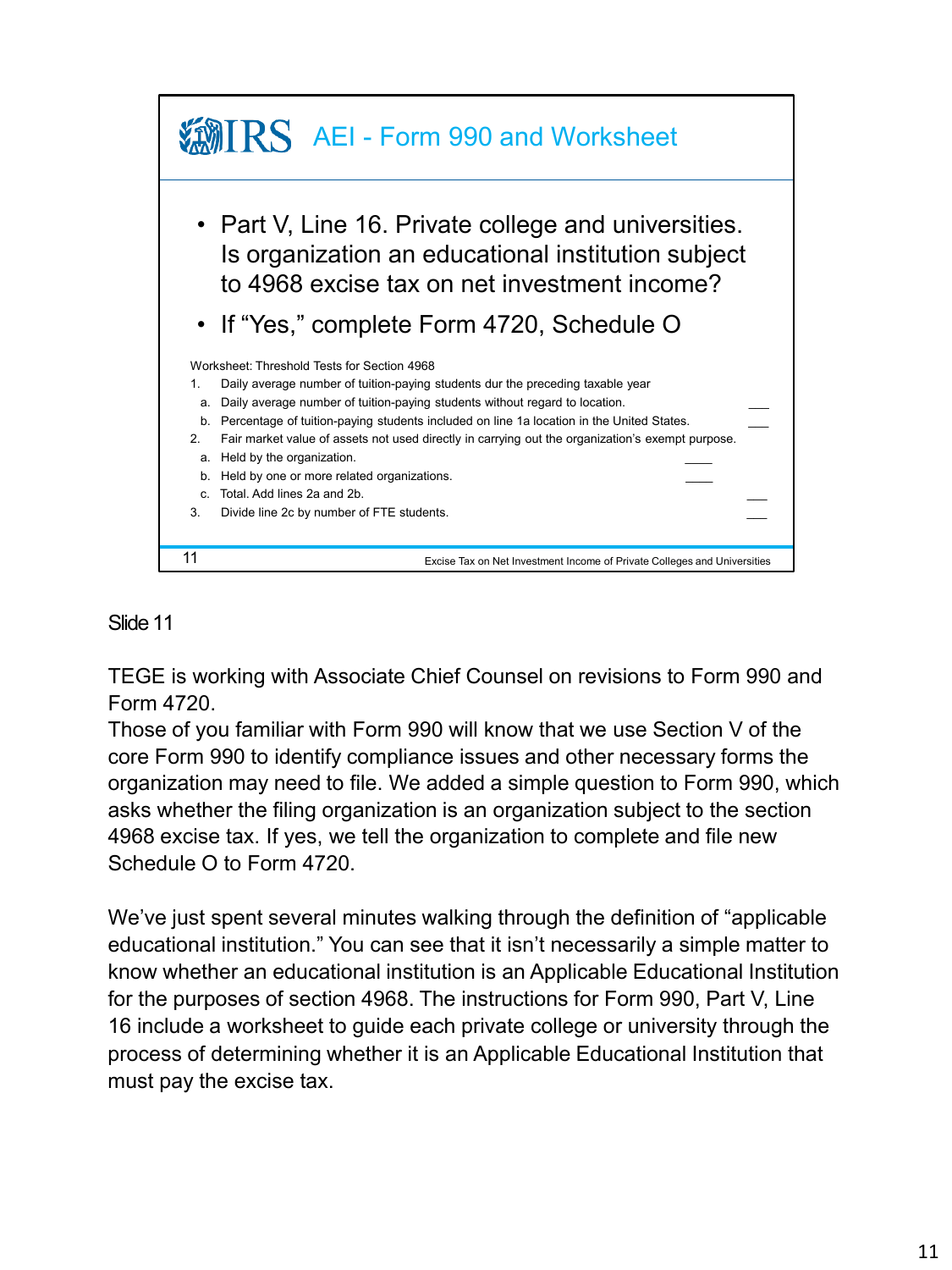

OK. So far, we've looked at the rules for determining whether the educational institution is an "Applicable Educational Institution" for the purposes of section 4968. If the answer is Yes, it needs to calculate its liability for the excise tax. So, let's shift our focus from whether we have an applicable educational institution to the excise tax the applicable educational institution must report and pay.

Section 4968(c) tells us to apply the principles applicable to private foundations under section 4940(c) in the calculation of net investment income under 4940.

The basic calculation has three elements:

- Gross investment income;
- Capital gain net income;
- Allowable deductions;

A comprehensive discussion of these elements is beyond the scope of this training. We will touch only on the surface issues.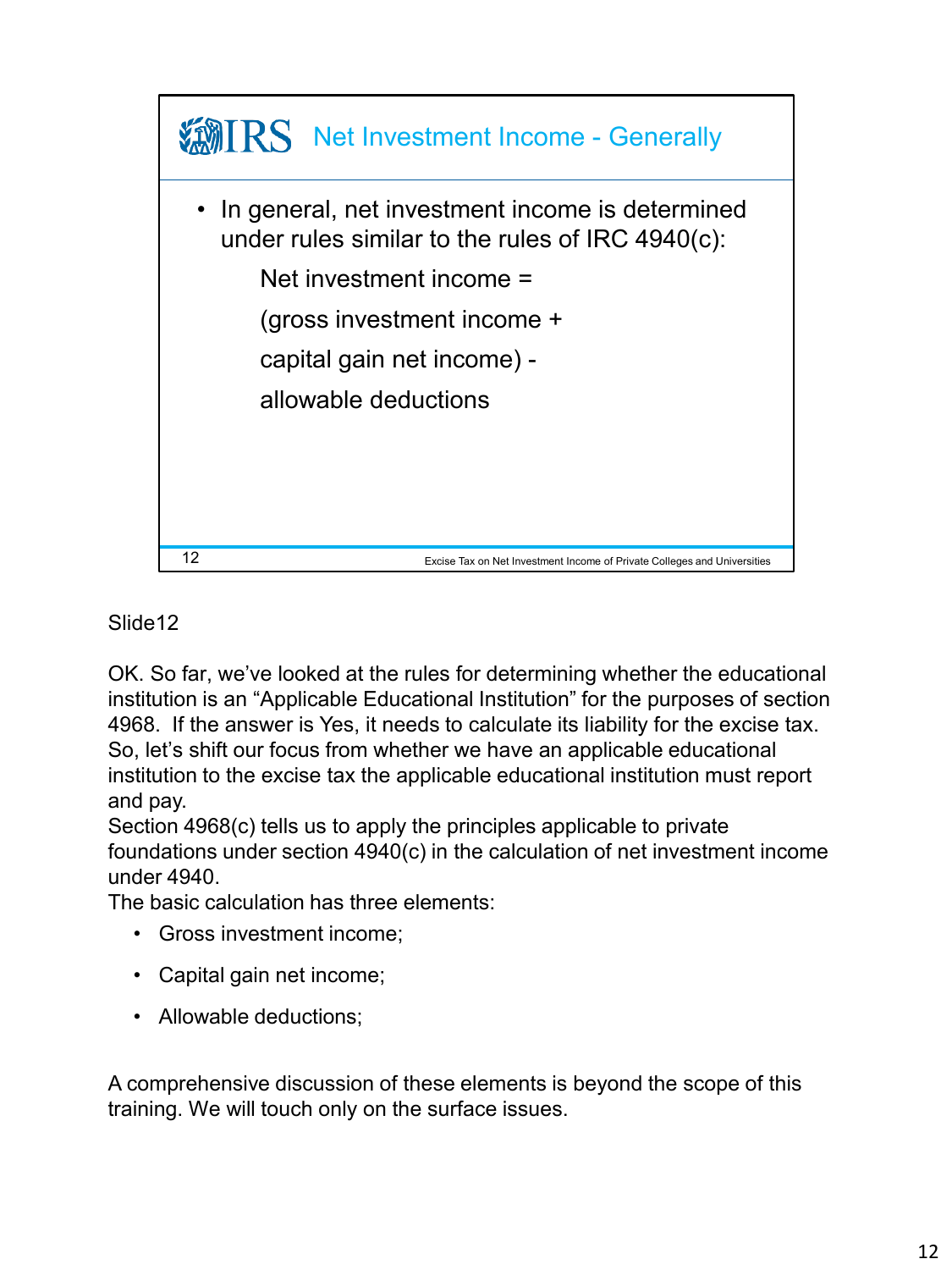

Gross investment income under IRC 4940(c) includes interest, dividends rents, payments with respect to securities loans (with a reference to the definition at section 512(a)(5)), royalties, **and similar sources**, with an exclusion for income subject to the unrelated business income tax under IRC 511. Also excluded is tax-exempt income from state and local bonds.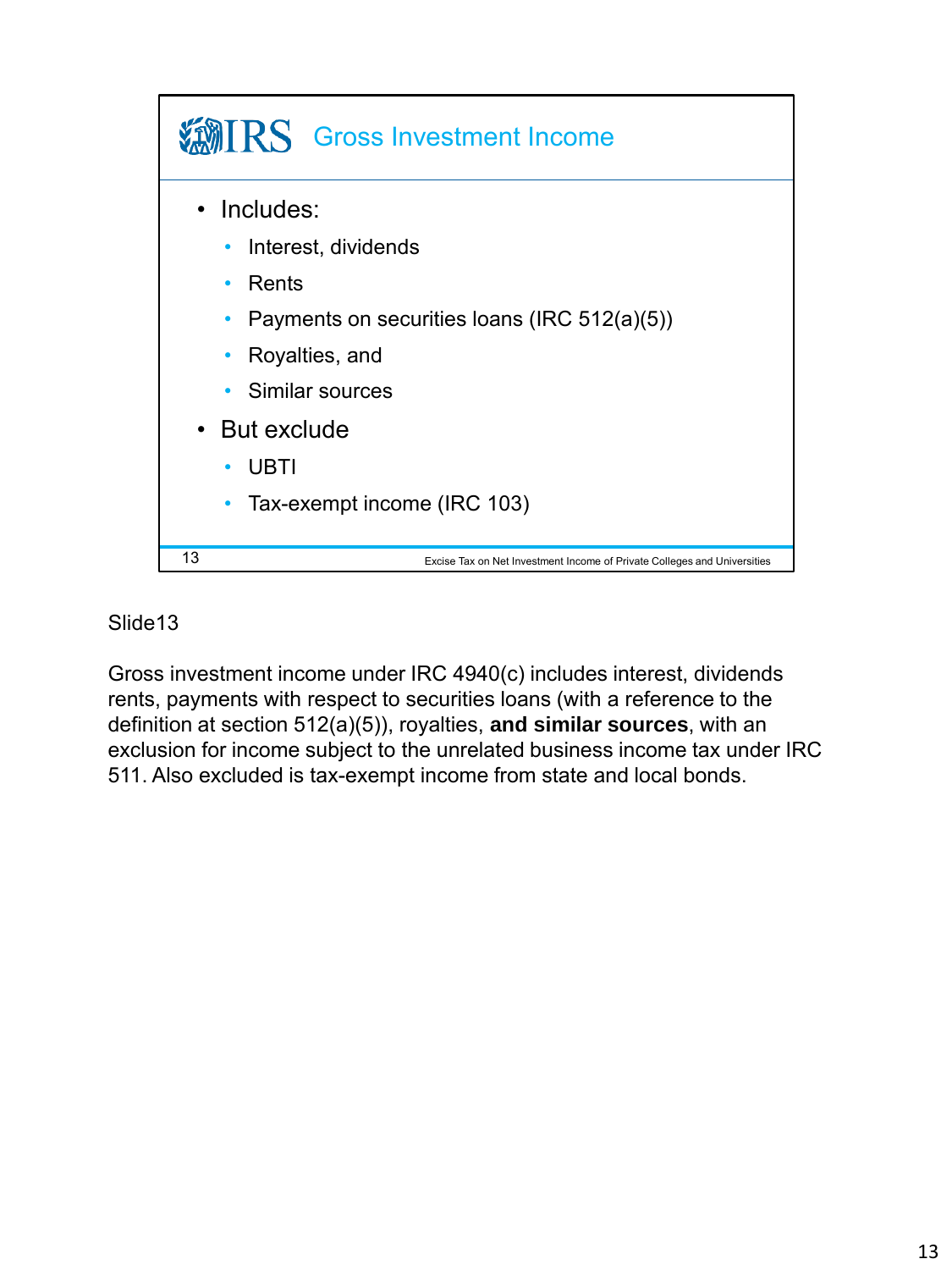

Next, let's look at Capital Gain net Income.

We start with capital gains from all sources. Then, we omit capital gains that are subject to tax under section 511. We saw this also for gross investment income. We obviously don't want to tax the same revenues twice. A transitional rule under 4940, allows private foundations to measure capital gains by reference to fair market value as of December 31, 1969. This transition rule prevented 4940 to have retroactive effect.

Associate Chief Counsel announced in Notice 2018-55 that we will be applying the same principle to section 4968. Thus the organization can measure capital gains from December 31, 2017. In the case of a gain, the basis is the greater of the basis or fair market value (with applicable adjustments, such as for depreciation and depletion). In the case of a loss, the normal basis rules in sections 1011 through 1023 apply.

Section 4968 does not allow any capital loss carryovers or carrybacks. Again, this is consistent with the principals under section 4940(c).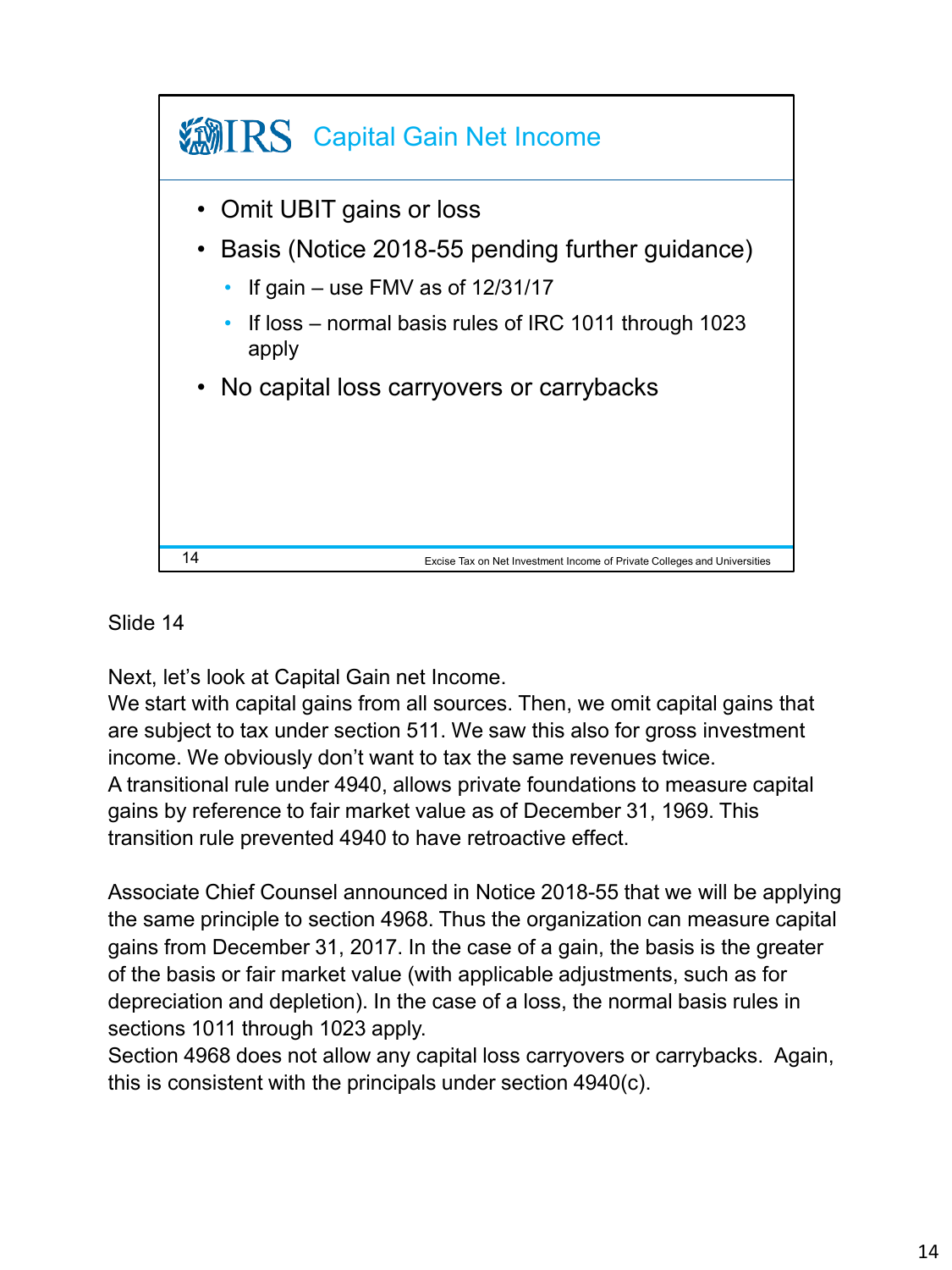

Section 4968 raises an issue not present for private foundations. A private foundation reports only its own net investment income. As we have already discussed, an applicable educational institution needs to factor in amounts held by related organizations.

Associate Chief Counsel has announced in Notice 2018-55 that capital losses from the applicable educational institution or a related organization can offset capital gains. So, while the applicable educational institution cannot use an overall capital loss to offset gross investment income, capital losses among the related entities can offset capital gains to calculate an overall capital gain net income.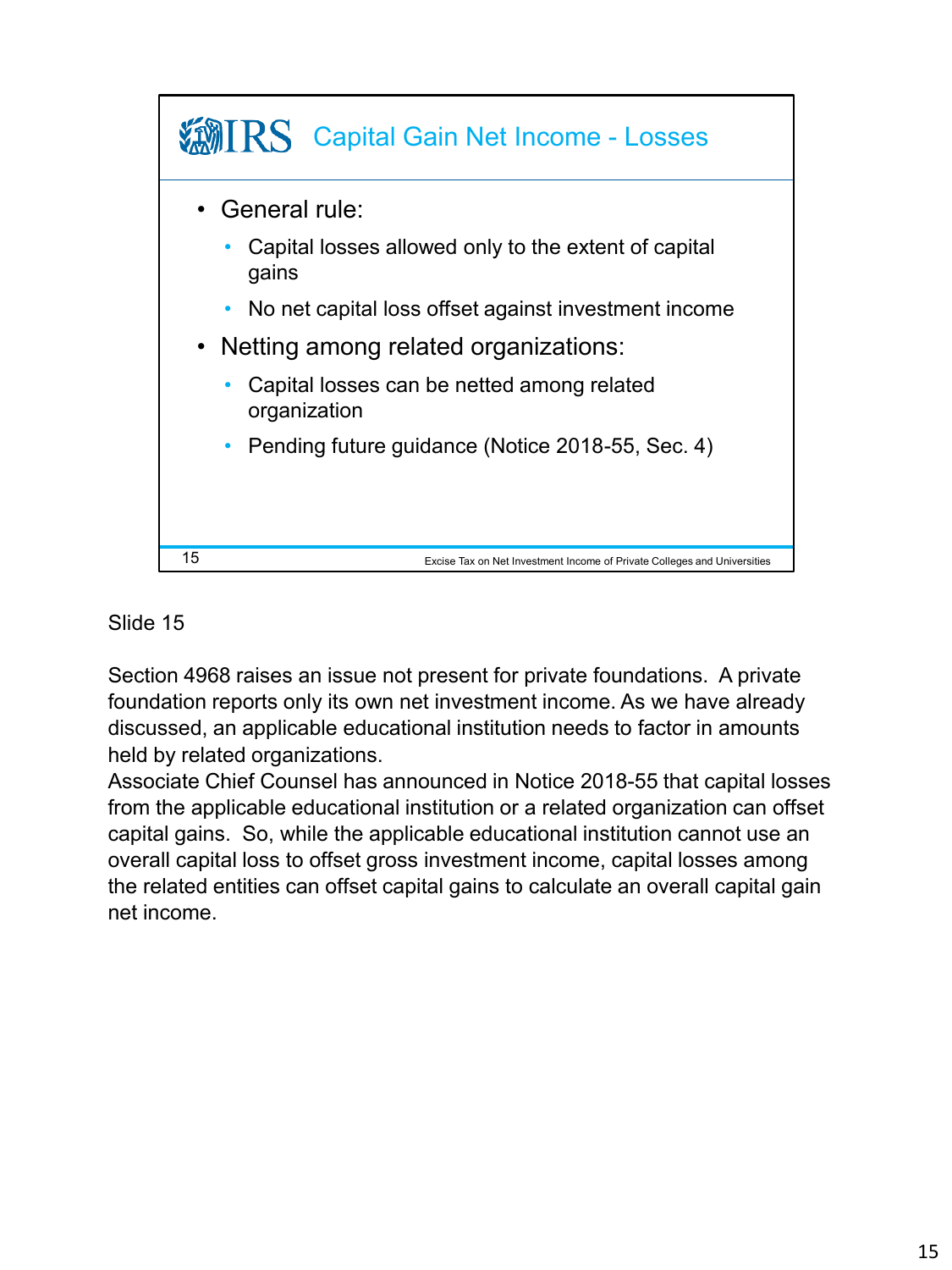

The third factor in the calculation of net investment income is the allowable deductions.

In general, the expenses paid or incurred for the production, collection of gross investment income, or the management, conservation or maintenance of property held for production of that income are allowed as a deduction.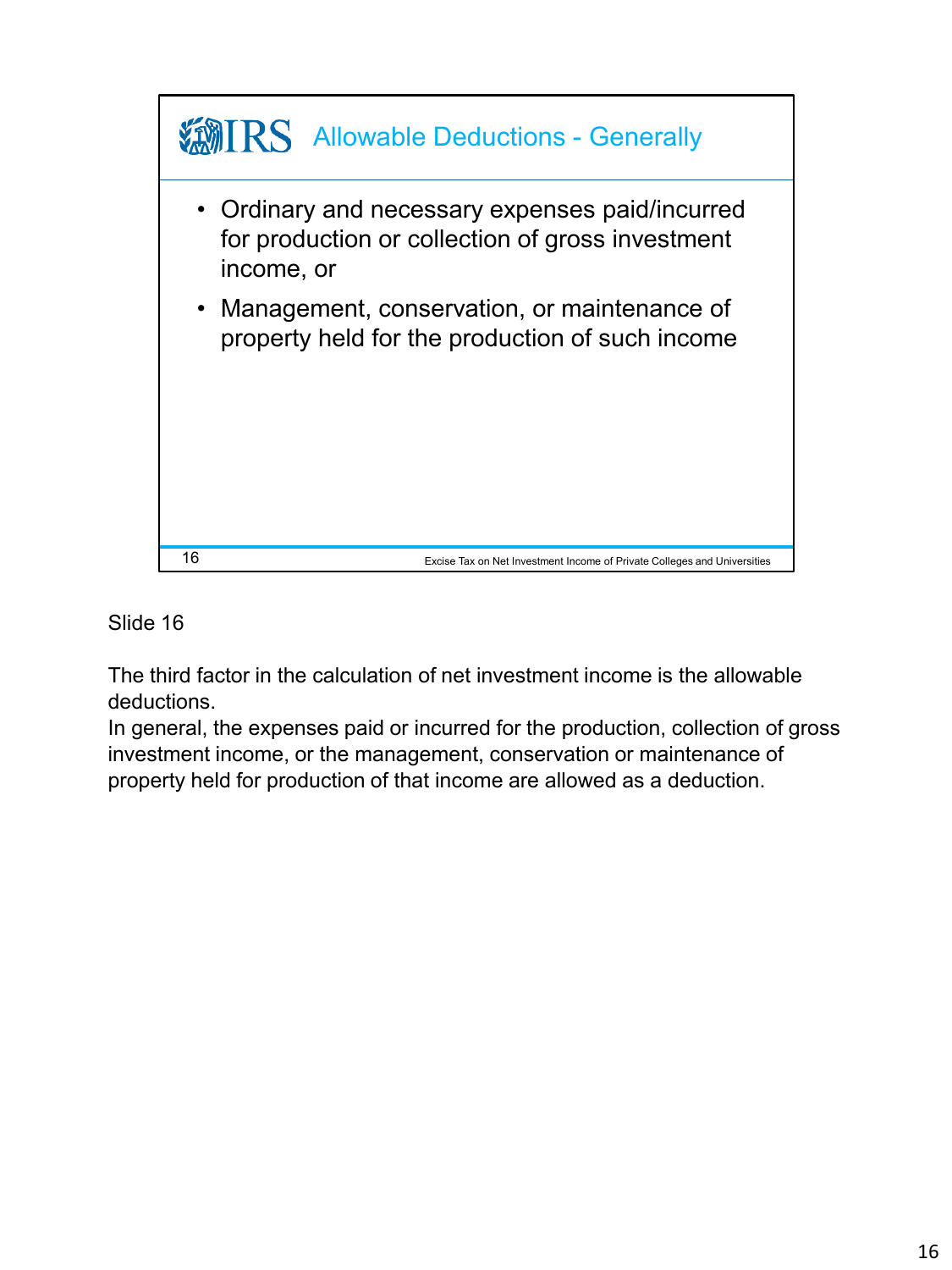

In applying the deductions, rules under IRC 4940(c) limit depreciation to the straight-line method.

Special rules apply to the depletion deduction under IRC 611.

Also, we saw that income from tax-exempt investments (such as state and local bonds) is not included in gross investment income. Consistent with that approach, the general rule under IRC 265, applies to disallow expenses relating to those investments.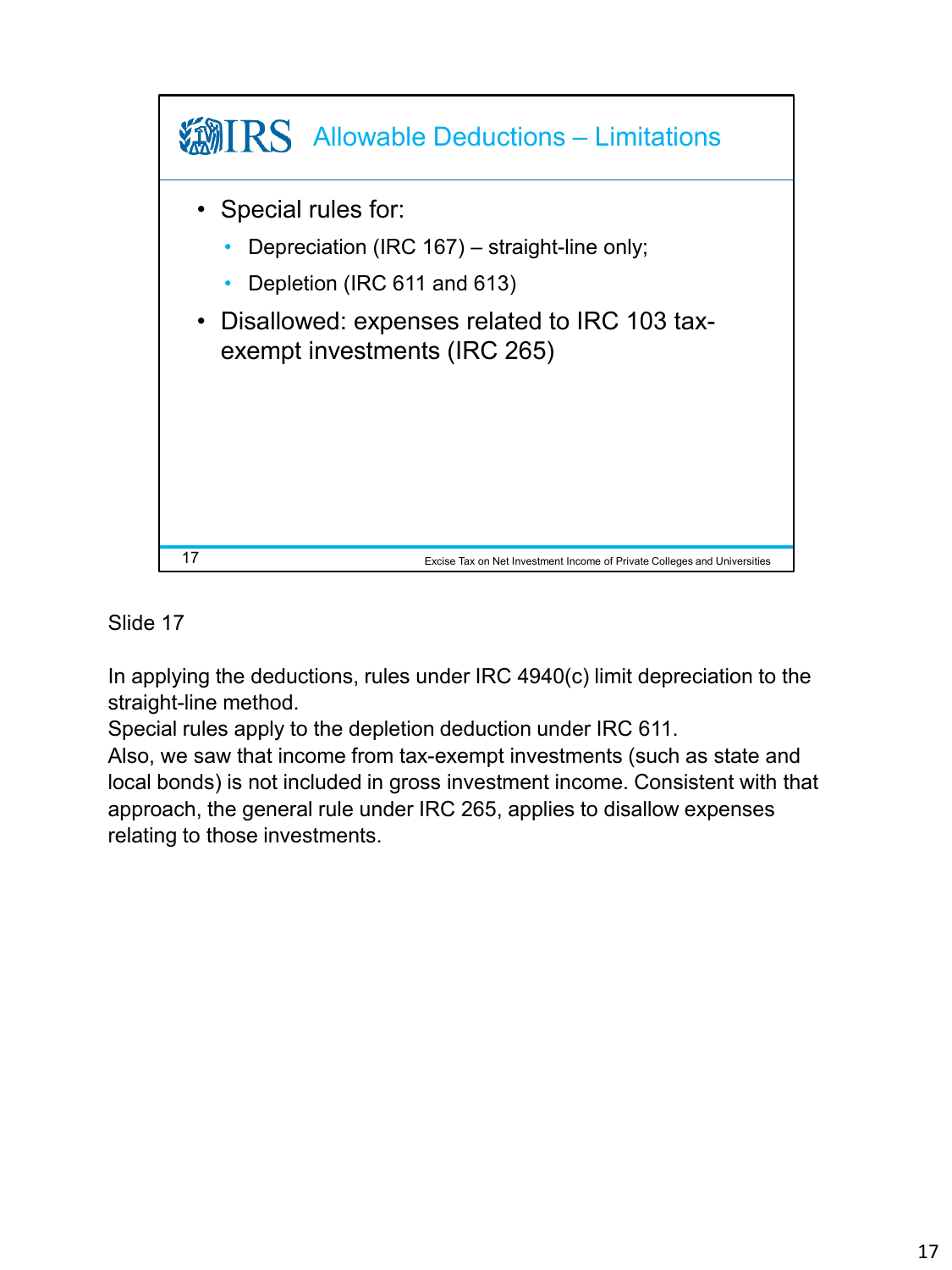

Let's look again at related organizations.

We saw the information on this slide earlier in our discussion. There, we were determining whether we had an Applicable Educational Institution.

We are looking at these rules again because now we are locating the amounts our Applicable Educational Institution must include in (or should exclude from) the calculation of its net investment income.

IRC 4968(d)(1) tells us that we apply the same analysis for the purposes of 4968(b)(1)(D) (our definition of Applicable Educational Institution) and 4968(c) (calculation of net investment income). Note that 4968(d)(1) actually refers to (C) (the exclusion of public colleges and universities from the definition of Applicable Educational Institution – which doesn't make sense. We assume the cross reference will be fixed at some point in a technical corrections bill).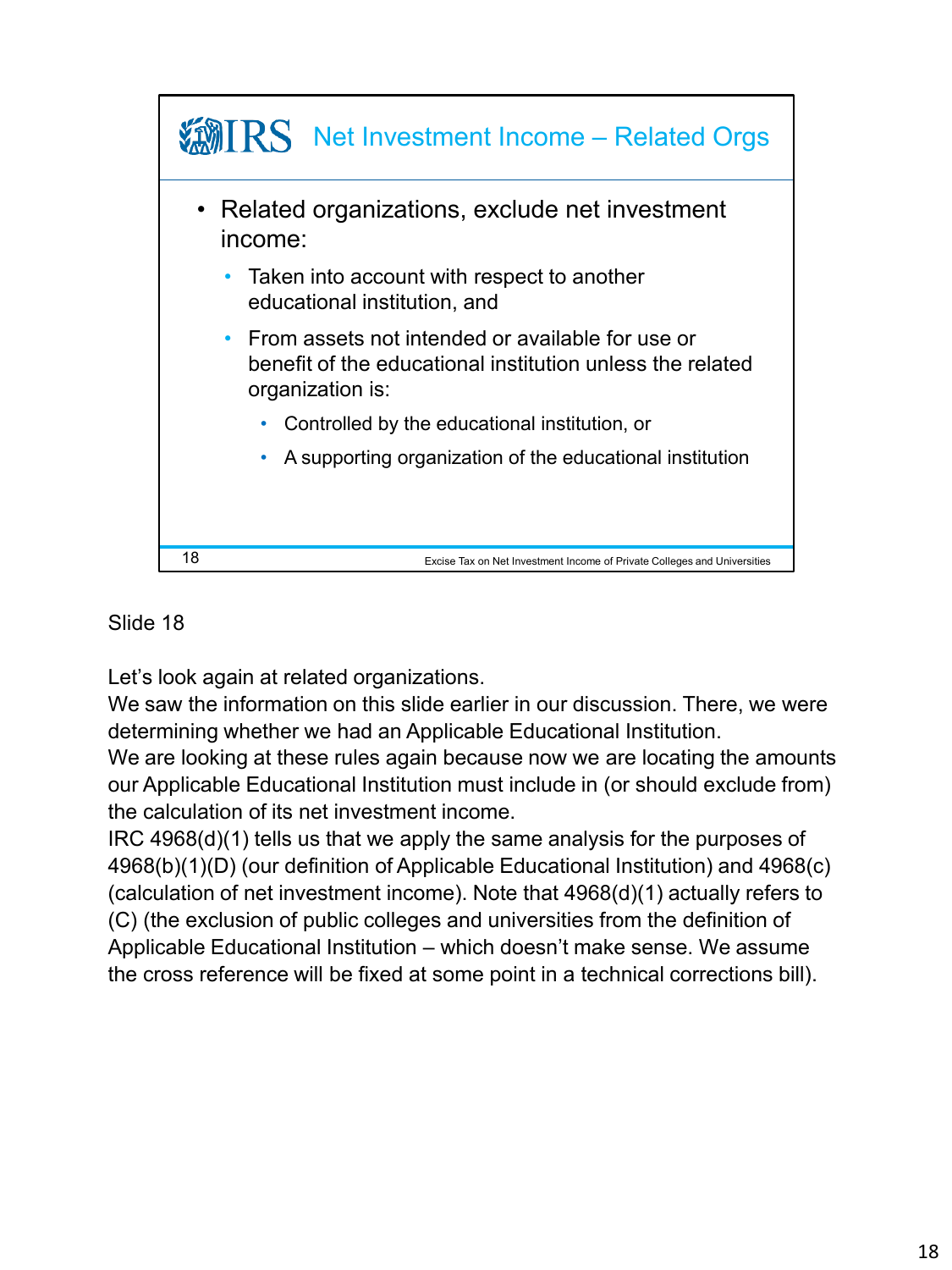

We've walked through the statute. Now, let's take a look at how this change in the law will be reflected in our forms.

The excise tax on net investment income of private colleges and universities requires changes in two forms: The core 990 and Form 4720.

One consideration in the decision to modify a form because of a legislative change is the value of capturing the data that we need for our compliance function.

In doing that, we have to balance taxpayer burden against our need for data, as well as consideration of other available sources of comparable data.

With regard to 4968, the estimate is that the tax will actually apply to 40 or fewer schools and they already know who they are.

Data about eligible educational institutions described in IRC 25A(f)(2) already exists. We don't need educational organizations to tell us that on Form 990. The public colleges and universities don't file Form 990.

That leaves information about student counts and asset values.

After considering the number of affected taxpayers, the budget issues involved in making major changes to a form, we settled on a single trigger question on Form 990 at Part V, new Line 16, supported by the worksheet in the instructions, which we saw earlier.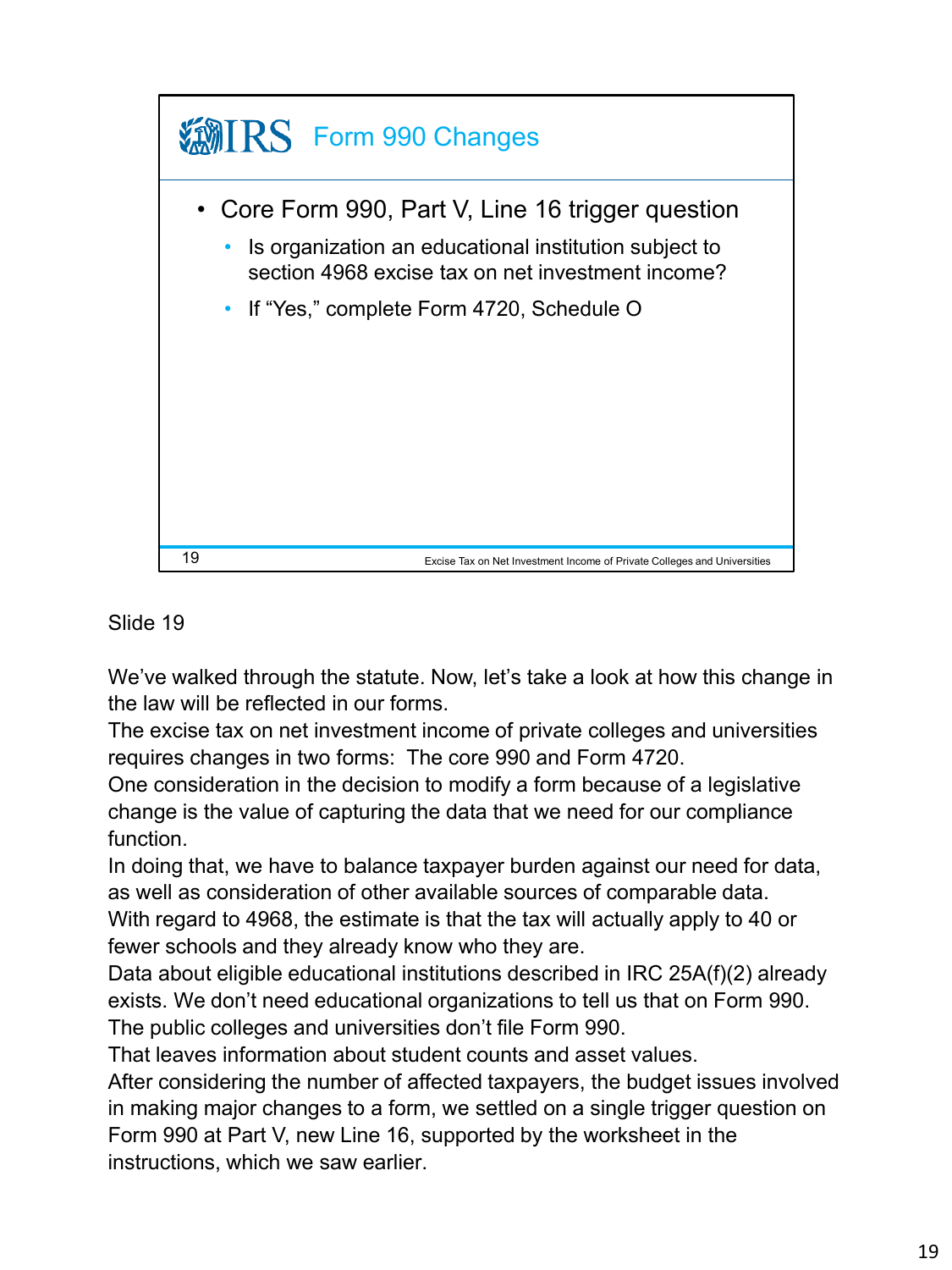

The big form change is in Form 4720, which is getting two new schedules. The 4968 excise tax is calculated on new Schedule O to Form 4720.

You will see on this draft that we prepared for Tax Forms & Pubs that we have full detail down the categories of income, gain and deduction, as well as across for the filing organization and each of its related organizations.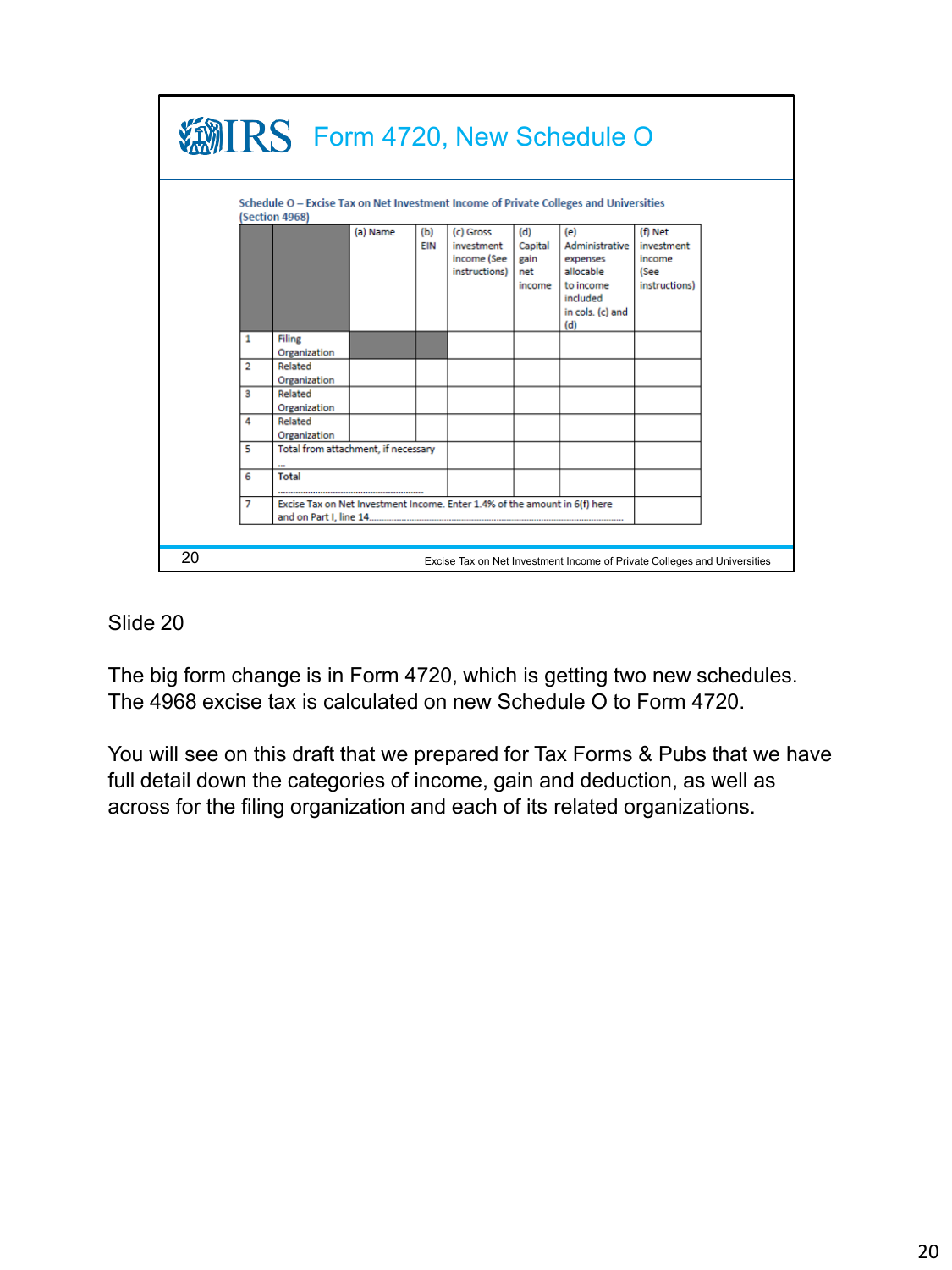

The filing organization reports its own information on line 1. We added lines 2-4 for individually named related organizations. Line 5 carries forward the totals for additional related organizations whose information won't fit on the 3 relatedorganization lines.

A related organization may use a different tax year than the filing organization. We tell the filing organization to report amounts for the related organizations for the related organization's tax year that ends with or within the tax year of the filing organization.

In the instructions, we tell the filing organization that column (d) (capital gain net income) for lines 1 – 5 can reflect capital losses. We tell the filing organization to total down the columns and enter the amounts on Line 6. The instructions provide that column 6(d) cannot be less than 0. We also tell the filing organization that it cannot take into account any capital loss carryovers or carrybacks.

The filing organization calculates the tax on Line 7 of Schedule O and then adds that tax to Part I of Form 4720, which captures all of the taxes that the filing organization might need to report and pay.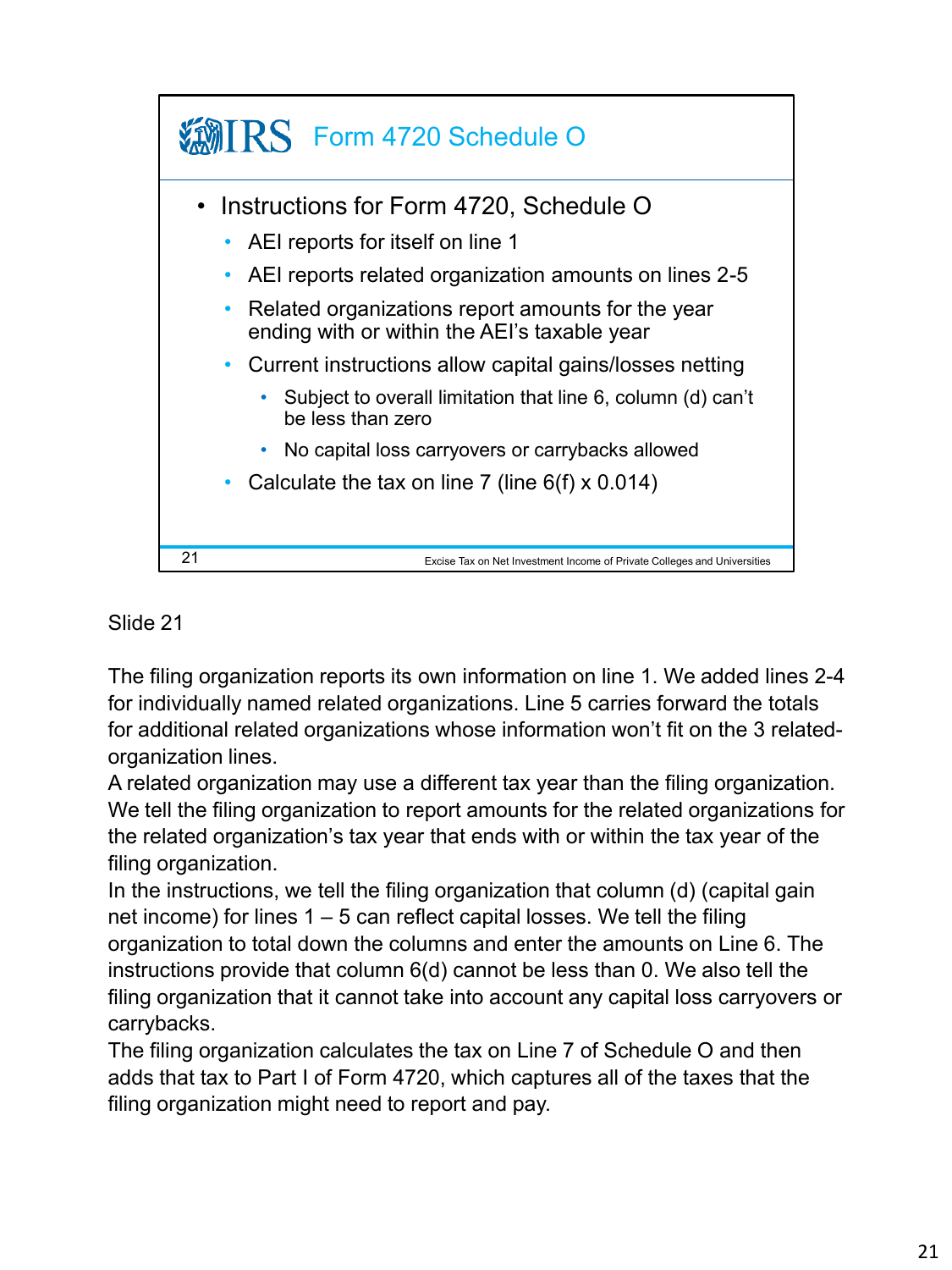

It's difficult for us to predict anticipated guidance because guidance comes to us from Treasury and Associate Chief Counsel. We participate in, but do not control that process.

At this time, we have Notice 2018-55.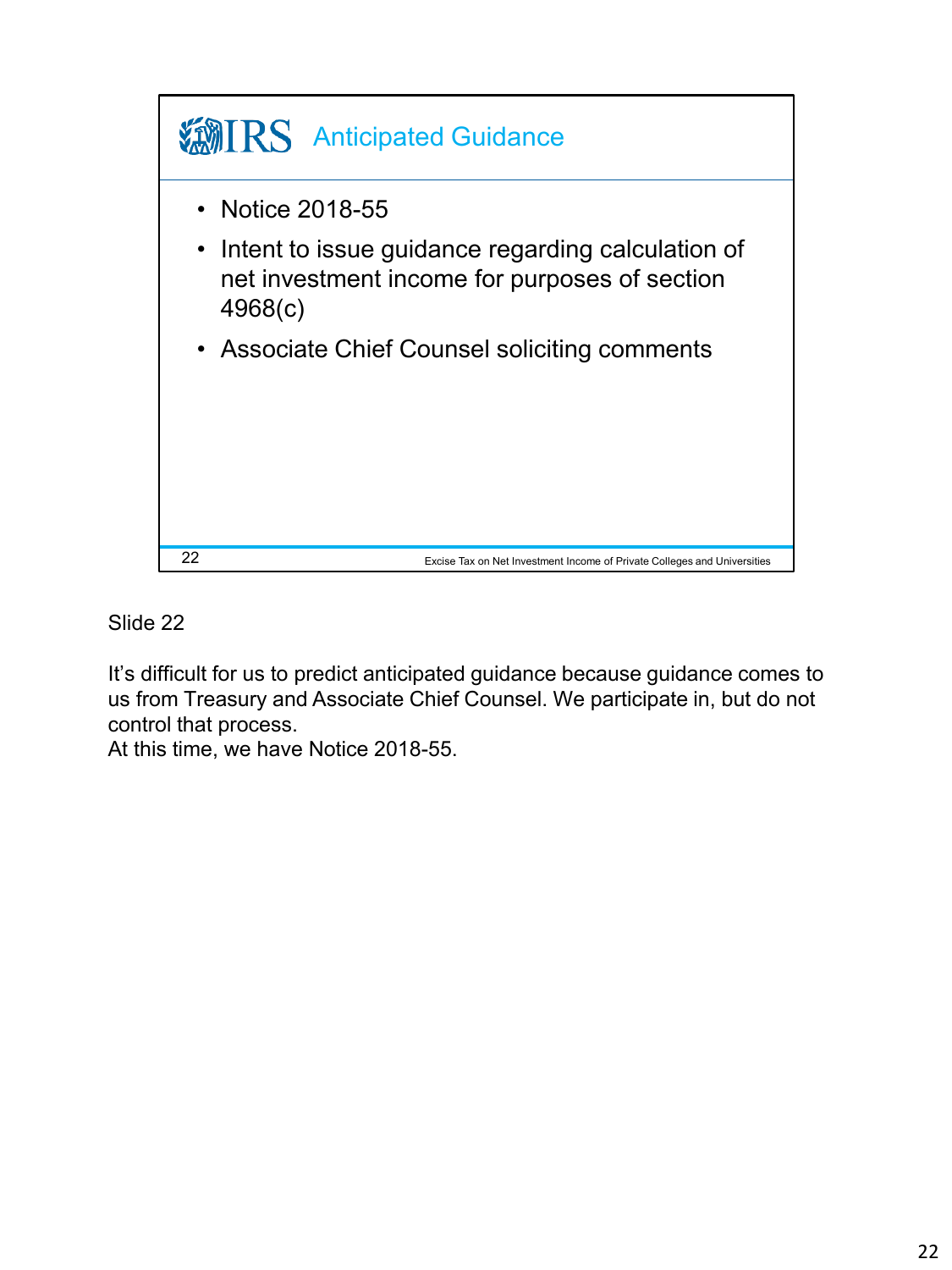

This is all I have for you on Section 4968.